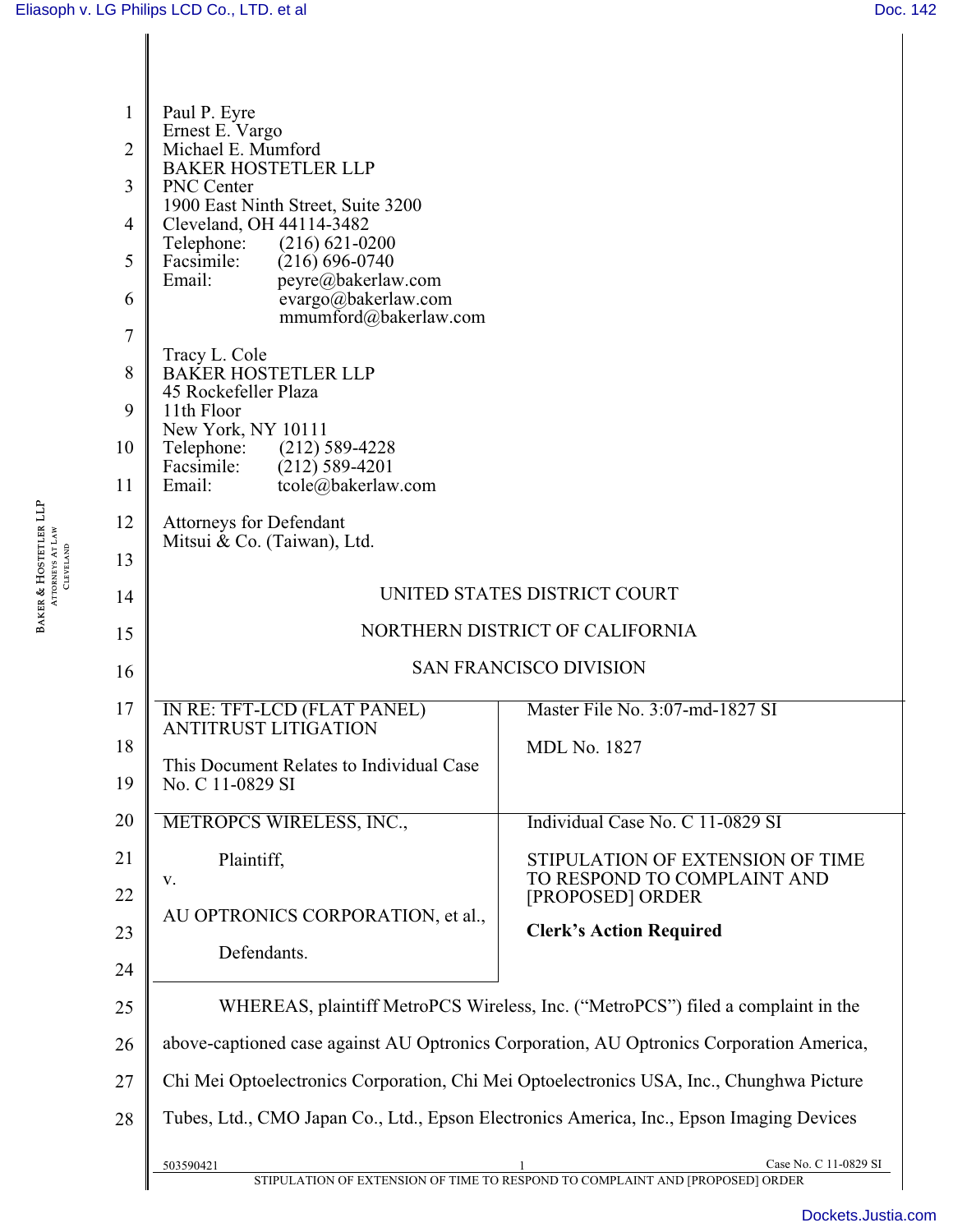| $\mathbf{1}$   | Corporation, HannStar Display Corporation, Hitachi Electronic Devices (USA), Inc., Hitachi,                         |
|----------------|---------------------------------------------------------------------------------------------------------------------|
| $\overline{2}$ | Ltd., Hitachi Displays, Ltd., Mitsui & Co. (Taiwan), Ltd., Sanyo Consumer Electronics Co., Ltd.,                    |
| 3              | Sharp Corporation, Sharp Electronics Corporation, Tatung Company of America, Inc., Toshiba                          |
| $\overline{4}$ | America Electronic Components, Inc., Toshiba America Information Systems, Inc., Toshiba                             |
| 5              | Corporation, and Toshiba Mobile Display Co., Ltd. (collectively, "Stipulating Defendants"),                         |
| 6              | among other defendants, on December 17, 2010 ("Complaint");                                                         |
| 7              | WHEREAS, MetroPCS and the Stipulating Defendants, with the exception of Chunghwa                                    |
| 8              | Picture Tubes, Ltd. ("Chungwha"), previously entered into a stipulation giving the Stipulating                      |
| 9              | Defendants until May 26, 2011 to move to dismiss, answer, or otherwise respond to the                               |
| 10             | Complaint. (Individual Case Doc. No. 11.)                                                                           |
| 11             | WHEREAS, MetroPCS and the Stipulating Defendants, including Chunghwa, have                                          |
| 12             | reached an agreement, pursuant to Civil Rule L.R. 6-1(a), pursuant to which the Stipulating                         |
| 13             | Defendants shall have a two-week extension of time within which to move against, answer, or                         |
| 14             | otherwise respond to the Complaint.                                                                                 |
| 15             | THEREFORE, IT IS HEREBY STIPULATED AND AGREED by and among the                                                      |
| 16             | undersigned counsel, on behalf of their respective clients, MetroPCS, on the one hand, and the                      |
| 17             | Stipulating Defendants, on the other hand, that the Stipulating Defendants' deadline to move to                     |
| 18             | dismiss, answer, or otherwise respond to the Complaint will be June 9, 2011.                                        |
| 19             | DATED: May 25, 2011                                                                                                 |
| 20             |                                                                                                                     |
| 21             | By: /s/ Christopher A. Nedeau<br>Christopher A. Nedeau (CA SBN 81297)                                               |
| 22             | Carl L. Blumenstein (CA SBN 124158)<br>Katharine Chao (CA SBN 247571)                                               |
| 23             | <b>NOSSAMAN LLP</b><br>50 California Street, 34th Floor                                                             |
| 24             | San Francisco, California 94111-4799<br>$(415)$ 398-3600 (Phone)                                                    |
| 25             | (415) 398-2438 (Facsimile)<br>cnedeau@nossaman.com                                                                  |
| 26             | cblumenstein@nossaman.com<br>kchao@nossaman.com                                                                     |
| 27             | Counsel for Defendants AU Optronics Corporation and AU Optronics Corporation America                                |
| 28             |                                                                                                                     |
|                | Case No. C 11-0829 SI<br>503590421<br>STIPULATION OF EXTENSION OF TIME TO RESPOND TO COMPLAINT AND [PROPOSED] ORDER |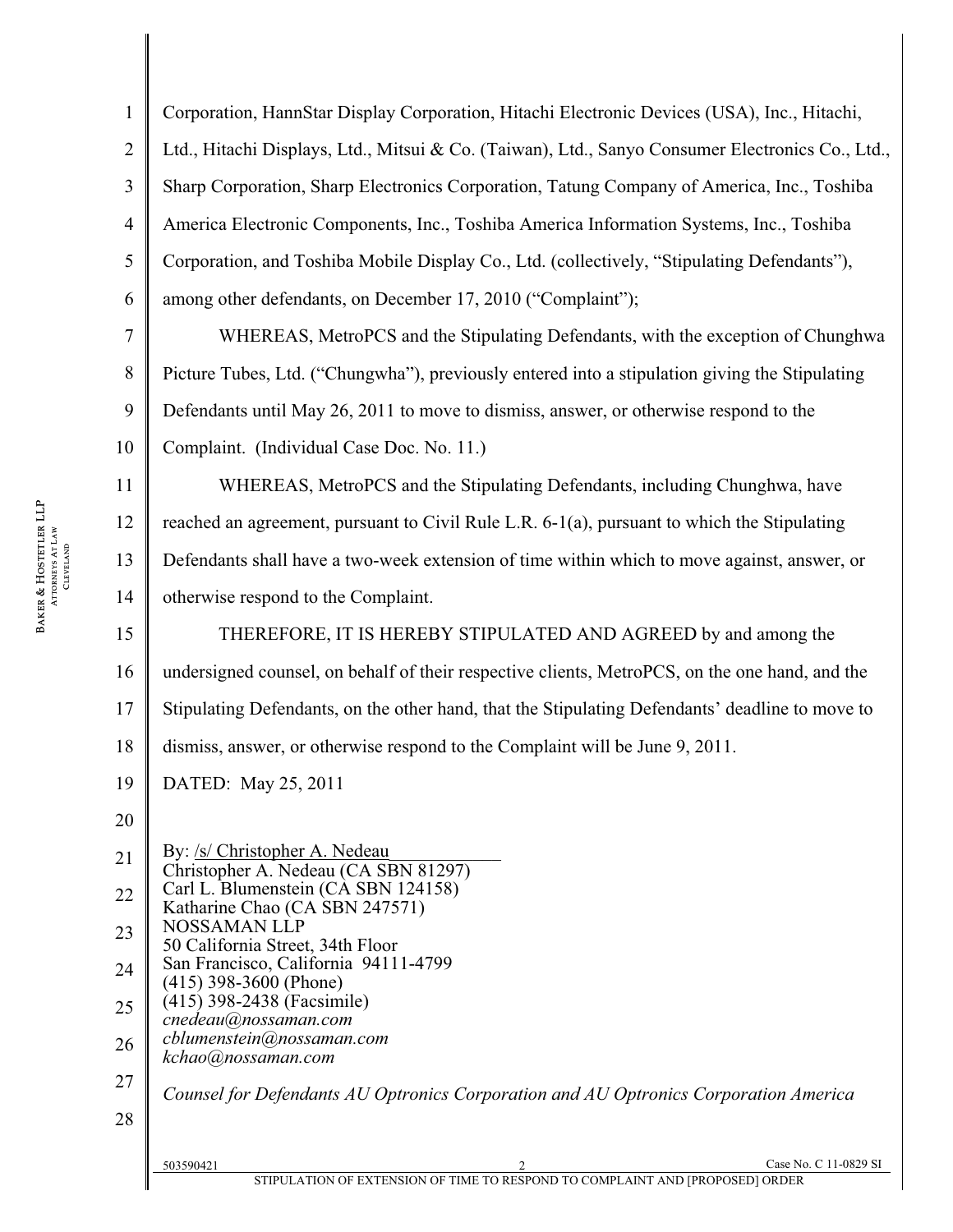|                       | J              | Samanth                |
|-----------------------|----------------|------------------------|
|                       | $\overline{4}$ | Micah G                |
|                       |                | 1600 El                |
|                       | 5              | Menlo Pa               |
|                       | 6              | $(650)$ 75.            |
|                       |                | (650) 752              |
|                       | $\overline{7}$ | chris.hoc<br>neal.poti |
|                       | 8              | sandra.w               |
|                       |                | samanth                |
|                       | 9              | micah.bl               |
|                       | 10             | Jonathan               |
|                       | 11             | <b>DAVIS</b>           |
| BAKER & HOSTETLER LLP | 12             | 450 Lexi<br>New Yor    |
| ATTORNEYS AT LAW      | 13             | $(212)$ 45<br>(212) 70 |
| CLEVELAND             |                | jonathan               |
|                       | 14             |                        |
|                       | 15             | Attorney.<br>Chi Mei   |
|                       | 16             |                        |
|                       | 17             | By: <u>/s/ R</u>       |
|                       | 18             | Joel S. Sa<br>Rachel S |

 $\mathbb{I}$ 

| 1<br>By: /s/ Christopher B. Hockett<br>Christopher B. Hockett (CA SBN 121539)<br>2<br>Neal A. Potischman (CA SBN 254862)<br>Sandra West (CA SBN 250389)<br>3<br>Samantha H. Knox (CA SBN 254427)<br>Micah G. Block (CA SBN 270712)<br>4<br>1600 El Camino Real<br>5<br>Menlo Park, California 94025<br>$(650)$ 752-2000 (Phone)<br>6<br>$(650)$ 752-2111 (Facsimile)<br>chris.hockett@davispolk.com<br>$\overline{7}$<br>neal.potischman@davispolk.com<br>sandra.west@davispolk.com<br>8<br>samantha.knox@davispolk.com<br>9<br>micah.block@davispolk.com<br>10<br>Jonathan D. Martin (admitted pro hac vice)<br>DAVIS POLK & WARDWELL LLP<br>11<br>450 Lexington Avenue<br>New York, NY 10017<br>12<br>$(212)$ 450-4000 (Phone)<br>13<br>(212) 701-5800 (Facsimile)<br>jonathan.martin@davispolk.com<br>14<br>Attorneys for Defendants Chimei Innolux Corporation (f/k/a Chi Mei Optoelectronics Corp.),<br>15<br>Chi Mei Optoelectronics USA, Inc., and CMO Japan Co., Ltd.<br>16<br>17<br>By: /s/ Rachel S. Brass<br>Joel S. Sanders (CA SBN 107234)<br>18<br>Rachel S. Brass (CA SBN 219301)<br>Rebecca Justice Lazarus (CA SBN 227330)<br>19<br>GIBSON, DUNN & CRUTCHER LLP<br>555 Mission Street, Suite 3000<br>20<br>San Francisco, CA 94105<br>$(415)393.8200$ (Phone)<br>21<br>(415)393.8306 (Facsimile)<br>22<br>rbrass@gibsondunn.com<br>23<br>Counsel for Defendants Chunghwa Picture Tubes, Ltd. and<br>Tatung Company of America, Inc.<br>24<br>25<br>26<br>27<br>28<br>503590421<br>3<br>STIPULATION OF EXTENSION OF TIME TO RESPOND TO COMPLAINT AND [PROPOSED] ORDER |                       |
|---------------------------------------------------------------------------------------------------------------------------------------------------------------------------------------------------------------------------------------------------------------------------------------------------------------------------------------------------------------------------------------------------------------------------------------------------------------------------------------------------------------------------------------------------------------------------------------------------------------------------------------------------------------------------------------------------------------------------------------------------------------------------------------------------------------------------------------------------------------------------------------------------------------------------------------------------------------------------------------------------------------------------------------------------------------------------------------------------------------------------------------------------------------------------------------------------------------------------------------------------------------------------------------------------------------------------------------------------------------------------------------------------------------------------------------------------------------------------------------------------------------------------------------------------------------------------------------|-----------------------|
|                                                                                                                                                                                                                                                                                                                                                                                                                                                                                                                                                                                                                                                                                                                                                                                                                                                                                                                                                                                                                                                                                                                                                                                                                                                                                                                                                                                                                                                                                                                                                                                       |                       |
|                                                                                                                                                                                                                                                                                                                                                                                                                                                                                                                                                                                                                                                                                                                                                                                                                                                                                                                                                                                                                                                                                                                                                                                                                                                                                                                                                                                                                                                                                                                                                                                       |                       |
|                                                                                                                                                                                                                                                                                                                                                                                                                                                                                                                                                                                                                                                                                                                                                                                                                                                                                                                                                                                                                                                                                                                                                                                                                                                                                                                                                                                                                                                                                                                                                                                       |                       |
|                                                                                                                                                                                                                                                                                                                                                                                                                                                                                                                                                                                                                                                                                                                                                                                                                                                                                                                                                                                                                                                                                                                                                                                                                                                                                                                                                                                                                                                                                                                                                                                       |                       |
|                                                                                                                                                                                                                                                                                                                                                                                                                                                                                                                                                                                                                                                                                                                                                                                                                                                                                                                                                                                                                                                                                                                                                                                                                                                                                                                                                                                                                                                                                                                                                                                       |                       |
|                                                                                                                                                                                                                                                                                                                                                                                                                                                                                                                                                                                                                                                                                                                                                                                                                                                                                                                                                                                                                                                                                                                                                                                                                                                                                                                                                                                                                                                                                                                                                                                       |                       |
|                                                                                                                                                                                                                                                                                                                                                                                                                                                                                                                                                                                                                                                                                                                                                                                                                                                                                                                                                                                                                                                                                                                                                                                                                                                                                                                                                                                                                                                                                                                                                                                       |                       |
|                                                                                                                                                                                                                                                                                                                                                                                                                                                                                                                                                                                                                                                                                                                                                                                                                                                                                                                                                                                                                                                                                                                                                                                                                                                                                                                                                                                                                                                                                                                                                                                       |                       |
|                                                                                                                                                                                                                                                                                                                                                                                                                                                                                                                                                                                                                                                                                                                                                                                                                                                                                                                                                                                                                                                                                                                                                                                                                                                                                                                                                                                                                                                                                                                                                                                       |                       |
|                                                                                                                                                                                                                                                                                                                                                                                                                                                                                                                                                                                                                                                                                                                                                                                                                                                                                                                                                                                                                                                                                                                                                                                                                                                                                                                                                                                                                                                                                                                                                                                       |                       |
|                                                                                                                                                                                                                                                                                                                                                                                                                                                                                                                                                                                                                                                                                                                                                                                                                                                                                                                                                                                                                                                                                                                                                                                                                                                                                                                                                                                                                                                                                                                                                                                       |                       |
|                                                                                                                                                                                                                                                                                                                                                                                                                                                                                                                                                                                                                                                                                                                                                                                                                                                                                                                                                                                                                                                                                                                                                                                                                                                                                                                                                                                                                                                                                                                                                                                       |                       |
|                                                                                                                                                                                                                                                                                                                                                                                                                                                                                                                                                                                                                                                                                                                                                                                                                                                                                                                                                                                                                                                                                                                                                                                                                                                                                                                                                                                                                                                                                                                                                                                       |                       |
|                                                                                                                                                                                                                                                                                                                                                                                                                                                                                                                                                                                                                                                                                                                                                                                                                                                                                                                                                                                                                                                                                                                                                                                                                                                                                                                                                                                                                                                                                                                                                                                       |                       |
|                                                                                                                                                                                                                                                                                                                                                                                                                                                                                                                                                                                                                                                                                                                                                                                                                                                                                                                                                                                                                                                                                                                                                                                                                                                                                                                                                                                                                                                                                                                                                                                       |                       |
|                                                                                                                                                                                                                                                                                                                                                                                                                                                                                                                                                                                                                                                                                                                                                                                                                                                                                                                                                                                                                                                                                                                                                                                                                                                                                                                                                                                                                                                                                                                                                                                       |                       |
|                                                                                                                                                                                                                                                                                                                                                                                                                                                                                                                                                                                                                                                                                                                                                                                                                                                                                                                                                                                                                                                                                                                                                                                                                                                                                                                                                                                                                                                                                                                                                                                       |                       |
|                                                                                                                                                                                                                                                                                                                                                                                                                                                                                                                                                                                                                                                                                                                                                                                                                                                                                                                                                                                                                                                                                                                                                                                                                                                                                                                                                                                                                                                                                                                                                                                       |                       |
|                                                                                                                                                                                                                                                                                                                                                                                                                                                                                                                                                                                                                                                                                                                                                                                                                                                                                                                                                                                                                                                                                                                                                                                                                                                                                                                                                                                                                                                                                                                                                                                       |                       |
|                                                                                                                                                                                                                                                                                                                                                                                                                                                                                                                                                                                                                                                                                                                                                                                                                                                                                                                                                                                                                                                                                                                                                                                                                                                                                                                                                                                                                                                                                                                                                                                       |                       |
|                                                                                                                                                                                                                                                                                                                                                                                                                                                                                                                                                                                                                                                                                                                                                                                                                                                                                                                                                                                                                                                                                                                                                                                                                                                                                                                                                                                                                                                                                                                                                                                       |                       |
|                                                                                                                                                                                                                                                                                                                                                                                                                                                                                                                                                                                                                                                                                                                                                                                                                                                                                                                                                                                                                                                                                                                                                                                                                                                                                                                                                                                                                                                                                                                                                                                       |                       |
|                                                                                                                                                                                                                                                                                                                                                                                                                                                                                                                                                                                                                                                                                                                                                                                                                                                                                                                                                                                                                                                                                                                                                                                                                                                                                                                                                                                                                                                                                                                                                                                       |                       |
|                                                                                                                                                                                                                                                                                                                                                                                                                                                                                                                                                                                                                                                                                                                                                                                                                                                                                                                                                                                                                                                                                                                                                                                                                                                                                                                                                                                                                                                                                                                                                                                       |                       |
|                                                                                                                                                                                                                                                                                                                                                                                                                                                                                                                                                                                                                                                                                                                                                                                                                                                                                                                                                                                                                                                                                                                                                                                                                                                                                                                                                                                                                                                                                                                                                                                       |                       |
|                                                                                                                                                                                                                                                                                                                                                                                                                                                                                                                                                                                                                                                                                                                                                                                                                                                                                                                                                                                                                                                                                                                                                                                                                                                                                                                                                                                                                                                                                                                                                                                       |                       |
|                                                                                                                                                                                                                                                                                                                                                                                                                                                                                                                                                                                                                                                                                                                                                                                                                                                                                                                                                                                                                                                                                                                                                                                                                                                                                                                                                                                                                                                                                                                                                                                       |                       |
|                                                                                                                                                                                                                                                                                                                                                                                                                                                                                                                                                                                                                                                                                                                                                                                                                                                                                                                                                                                                                                                                                                                                                                                                                                                                                                                                                                                                                                                                                                                                                                                       |                       |
|                                                                                                                                                                                                                                                                                                                                                                                                                                                                                                                                                                                                                                                                                                                                                                                                                                                                                                                                                                                                                                                                                                                                                                                                                                                                                                                                                                                                                                                                                                                                                                                       |                       |
|                                                                                                                                                                                                                                                                                                                                                                                                                                                                                                                                                                                                                                                                                                                                                                                                                                                                                                                                                                                                                                                                                                                                                                                                                                                                                                                                                                                                                                                                                                                                                                                       |                       |
|                                                                                                                                                                                                                                                                                                                                                                                                                                                                                                                                                                                                                                                                                                                                                                                                                                                                                                                                                                                                                                                                                                                                                                                                                                                                                                                                                                                                                                                                                                                                                                                       |                       |
|                                                                                                                                                                                                                                                                                                                                                                                                                                                                                                                                                                                                                                                                                                                                                                                                                                                                                                                                                                                                                                                                                                                                                                                                                                                                                                                                                                                                                                                                                                                                                                                       | Case No. C 11-0829 SI |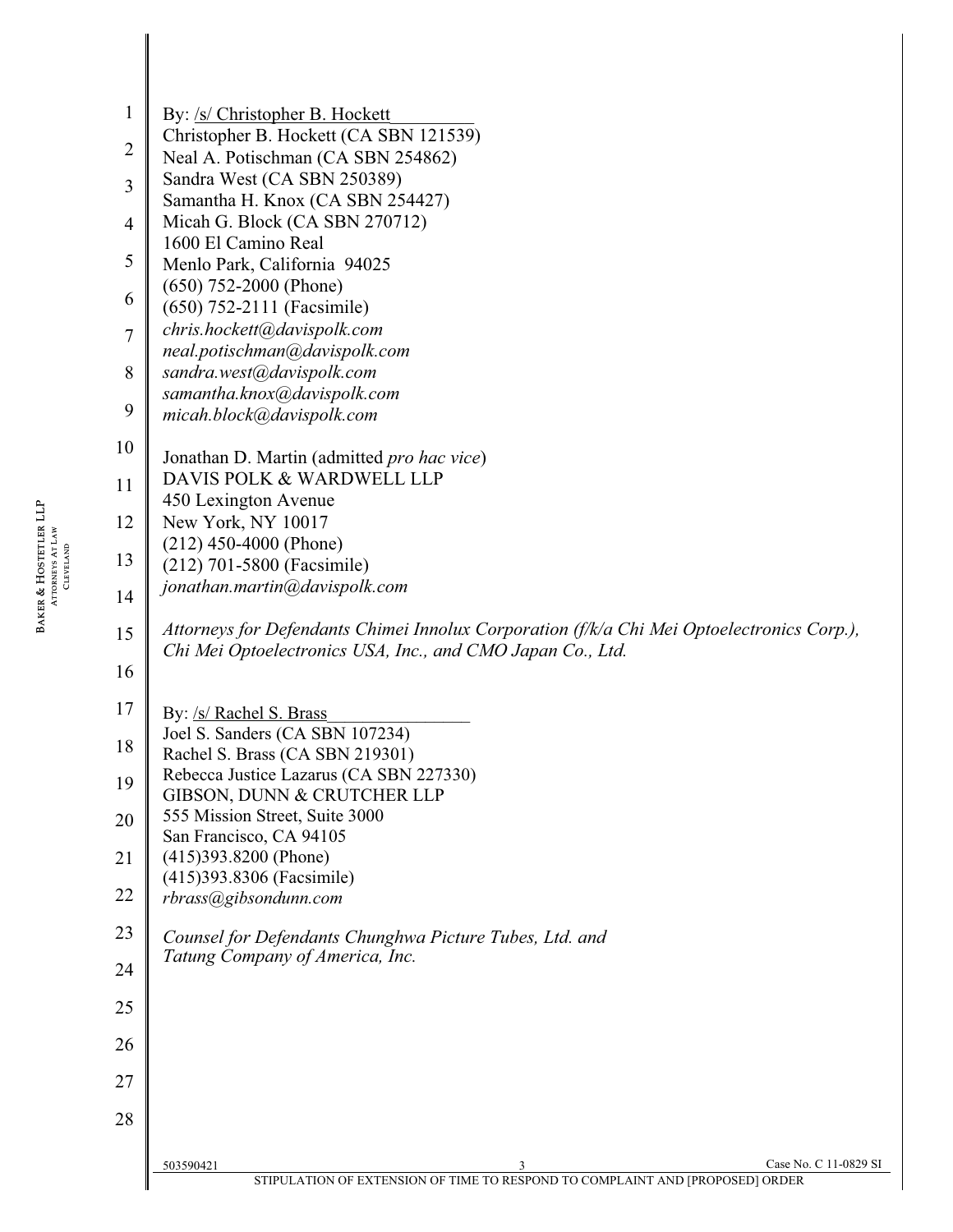| $\mathbf{1}$   | By: /s/ Stephen P. Freccero                                                                                              |
|----------------|--------------------------------------------------------------------------------------------------------------------------|
| $\overline{2}$ | Melvin R. Goldman (CA SBN 34097)<br>Stephen P. Freccero (CA SBN 131093)                                                  |
|                | Derek F. Foran (CA SBN 224569)                                                                                           |
| 3              | <b>MORRISON &amp; FOERSTER LLP</b><br>425 Market Street                                                                  |
| 4              | San Francisco, CA 94105-2482                                                                                             |
| 5              | $(415)$ 268-7000 (Phone)<br>(415) 268-7522 (Facsimile)                                                                   |
| 6              | mgoldman@mofo.com<br>sfreccero@mofo.com                                                                                  |
|                | dforan@mofo.com                                                                                                          |
| $\overline{7}$ | Counsel for Defendants Epson Electronics America, Inc. and Epson Imaging Devices                                         |
| 8              | Corporation                                                                                                              |
| 9              |                                                                                                                          |
| 10             | By: /s/ Ramona M. Emerson                                                                                                |
|                | Hugh F. Bangasser (pro hac vice)                                                                                         |
| 11             | Ramona M. Emerson (pro hac vice)<br><b>K&amp;L GATES LLP</b>                                                             |
| 12             | 925 Fourth Avenue, Suite 2900                                                                                            |
| 13             | Seattle, WA 98104<br>$(206)$ 623-7580 (Phone)                                                                            |
| 14             | (206) 370-6371 (Facsimile)                                                                                               |
|                | romana.emerson@klgates.com                                                                                               |
| 15             | Jeffrey L. Bornstein (CA SBN 99358)                                                                                      |
| 16             | <b>K&amp;L GATES LLP</b>                                                                                                 |
| 17             | 55 Second Street, Suite 1700<br>San Francisco, CA 94105-3493                                                             |
|                | $(415)$ 882-8200 (Phone)                                                                                                 |
| 18             | (415) 882-8220 (Facsimile)                                                                                               |
| 19             | Counsel for Defendant HannStar Display Corporation                                                                       |
| 20             |                                                                                                                          |
| 21             | By: /s/ Kent M. Roger                                                                                                    |
|                | Kent M. Roger (CA SBN 95987)<br>Michelle Kim-Szrom (CA SBN 252901)                                                       |
| 22             | Jennifer L. Calvert (CA SBN 258018)<br>MORGAN LEWIS & BOCKIUS LLP                                                        |
| 23             | One Market, Spear Street Tower                                                                                           |
| 24             | San Francisco, CA 94105-1126<br>$(415)$ 442-1000 (Phone)                                                                 |
| 25             | $(415)$ 442-1001 (Facsimile)                                                                                             |
|                | kroger@morganlewis.com<br>mkim-szrom@morganlewis.com                                                                     |
| 26             | jennifer.calvert@morganlewis.com                                                                                         |
| 27             | Counsel for Defendants Hitachi, Ltd., Hitachi Displays, Ltd. and Hitachi Electronic Devices                              |
| 28             | $(USA)$ , Inc.                                                                                                           |
|                |                                                                                                                          |
|                | Case No. C 11-0829 SI<br>503590421<br>4<br>STIPULATION OF EXTENSION OF TIME TO RESPOND TO COMPLAINT AND [PROPOSED] ORDER |
|                |                                                                                                                          |

**BAKER & HOSTETLER LLP**<br>ATTORNEYS AT LAW<br>CLEVELAND BAKER & HOSTETLER LLP ATTORNEYS AT LAW CLEVELAND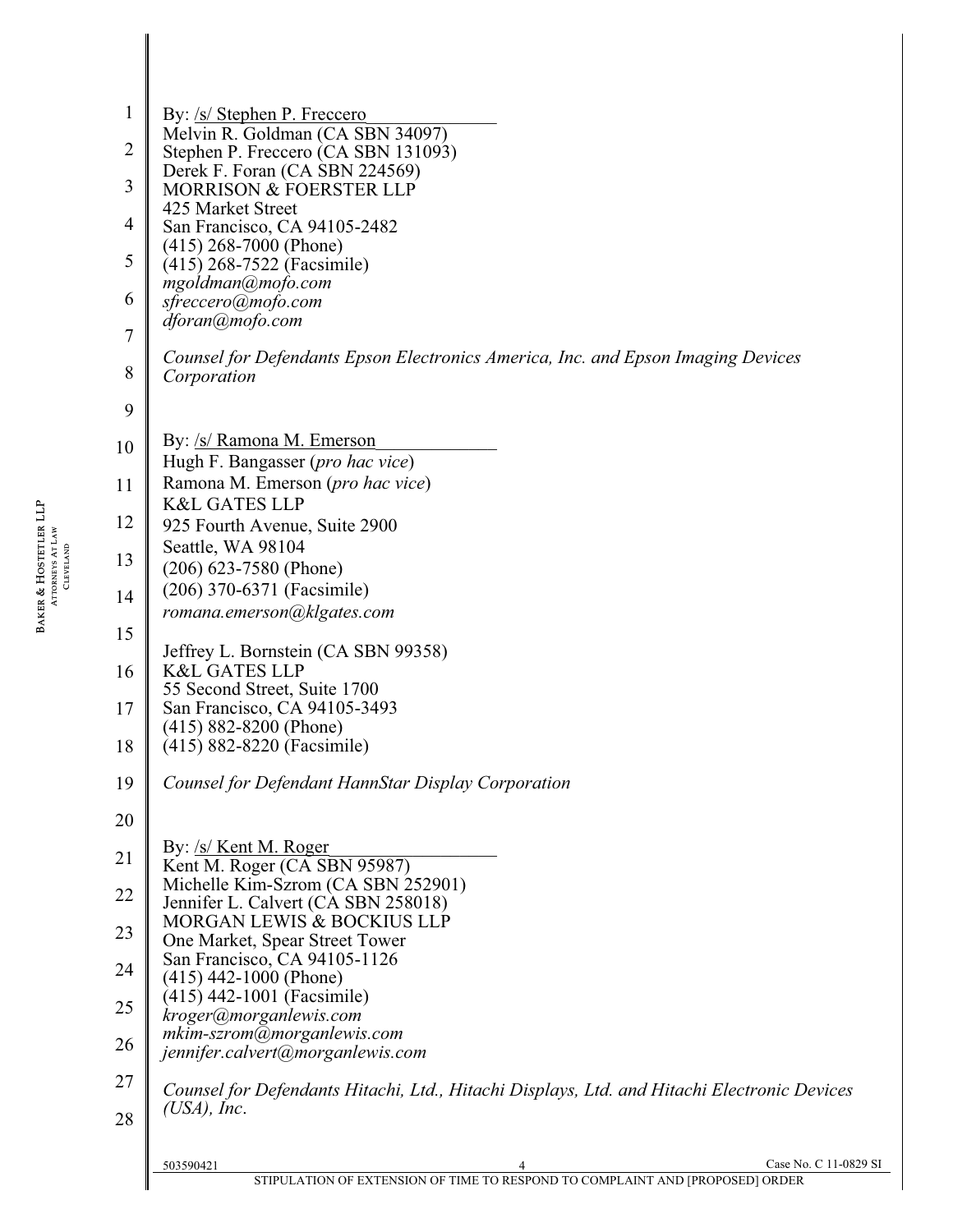| 1              | By: /s/ Michael E. Mumford                                                               |
|----------------|------------------------------------------------------------------------------------------|
| $\overline{2}$ | Paul P. Eyre<br>Ernest E. Vargo                                                          |
|                | Michael E. Mumford                                                                       |
| $\mathfrak{Z}$ | <b>BAKER &amp; HOSTETLER LLP</b>                                                         |
| 4              | PNC Center<br>1900 East Ninth Street, Suite 3200                                         |
| 5              | Cleveland, Ohio 44114-3482                                                               |
|                | $(216) 621 - 0200$ (Phone)<br>$(216) 696-0740$ (Facsimile)                               |
| 6              | peyre@bakerlaw.com                                                                       |
| $\overline{7}$ | evargo@bakerlaw.com<br>mmumford@bakerlaw.com                                             |
|                |                                                                                          |
| $\,$ $\,$      | Counsel for Defendant Mitsui & Co. (Taiwan), Ltd.                                        |
| 9              | By: /s/ Allison A. Davis                                                                 |
| 10             | Allison A. Davis (CA SBN 139203)                                                         |
|                | DAVIS WRIGHT TREMAINE LLP<br>505 Montgomery Street, Suite 800                            |
| 11             | San Francisco, CA 94111-6533                                                             |
| 12             | $(415)$ 276-6500 (Phone)                                                                 |
|                | (415) 276-6599 (Facsimile)<br>allisondavis@dwt.com                                       |
| 13             |                                                                                          |
| 14             | Counsel for Defendant Sanyo Consumer Electronics Co., Ltd.                               |
| 15             | By: /s/ Jacob R. Sorensen                                                                |
|                | John M. Grenfell (CA SBN 88500)                                                          |
| 16             | Jacob R. Sorensen (CA SBN 209134)<br>Fusae Nara (pro hac vice)                           |
| 17             | PILLSBURY WINTHROP SHAW PITTMAN LLP                                                      |
| 18             | 50 Fremont Street<br>San Francisco, CA 94105                                             |
|                | $(415)$ 983-1000 (Phone)                                                                 |
| 19             | (415) 983-1200 (Facsimile)<br>john.grenfell@pillsburylaw.com                             |
| 20             | jake.sorensen@pillsburylaw.com                                                           |
|                | fusae.nara@pillsburylaw.com                                                              |
| 21             | Counsel for Defendants Sharp Corporation and Sharp Electronics Corporation               |
| 22             |                                                                                          |
| 23             | By: /s/ John H. Chung<br>John H. Chung                                                   |
|                | WHITE & CASE LLP                                                                         |
| 24             | 1155 Avenue of the Americas                                                              |
| 25             | New York, NY 10036-2787<br>$(212)$ 819-8200 (Phone)                                      |
|                | (212) 354-8113 (Facsimile)                                                               |
| 26             | jchung@whitecase.com                                                                     |
| 27             | Counsel for Defendants Toshiba Corporation, Toshiba America Electronic Components, Inc., |
| 28             | Toshiba America Information Systems, Inc., and Toshiba Mobile Display Co., Ltd.          |
|                |                                                                                          |
|                | Case No. C 11-0829 SI<br>503590421<br>5                                                  |
|                | STIPULATION OF EXTENSION OF TIME TO RESPOND TO COMPLAINT AND [PROPOSED] ORDER            |

**BAKER & HOSTETLER LLP**<br>ATTORNEYS AT LAW<br>CLEVELAND BAKER & HOSTETLER LLP ATTORNEYS AT LAW CLEVELAND